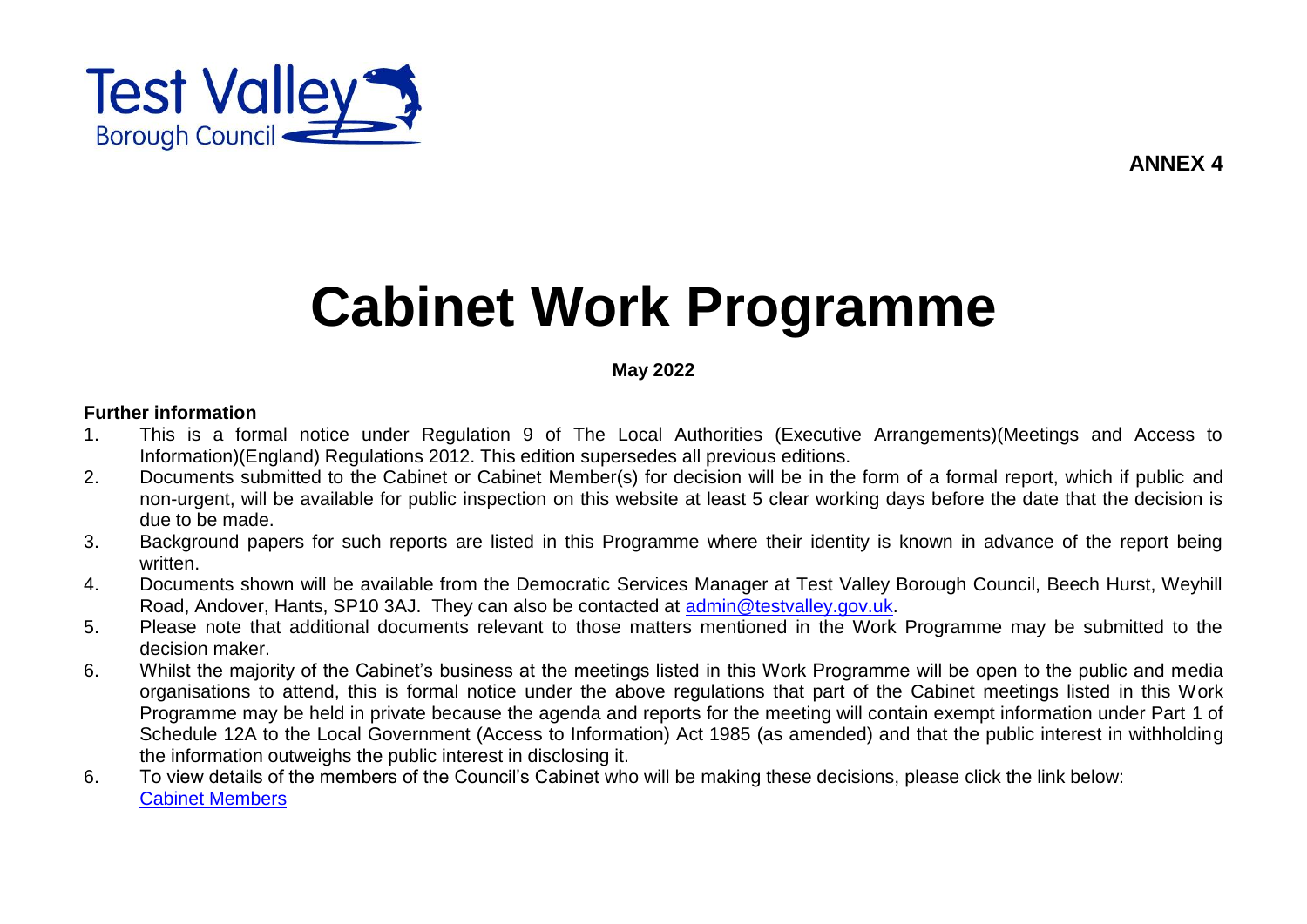## KEY DECISIONS

A key decision is one which is likely

1. to result in the local authority incurring expenditure which is, or the making of savings which are, significant having regard to the local authority's budget for the service or function to which the decision relates;

or

2. to be significant in terms of its effect on communities living or working in an area comprising two or more wards or electoral divisions in the area of the local authority.

The Council's thresholds are

| а. | Decisions on spending which are within the annual budgets<br>approved by the Council                         | NO THRESHOLD                                                    | <b>NOT KEY DECISION</b> |
|----|--------------------------------------------------------------------------------------------------------------|-----------------------------------------------------------------|-------------------------|
| b. | Decisions on cash flow, investments and borrowings.                                                          | NO THRESHOLD                                                    | NOT KEY DECISION        |
| C. | Decisions for spending or savings outside the budget, or<br>included in the annual budget with reservations. | SPENDING EXCESS OF £75,000 PER ITEM IS A KEY<br><b>DECISION</b> |                         |

#### **Arrangements for making representations to the cabinet regarding decisions contained within the work programme**

A member of the public may address the Cabinet in accordance with the Public Participation Scheme. Notice must be given to the Democratic Services Manager by noon on the day before the meeting.

Members of the public are welcome to write to the appropriate Head of Service as listed in the Work Programme on any matter where a decision is to be made.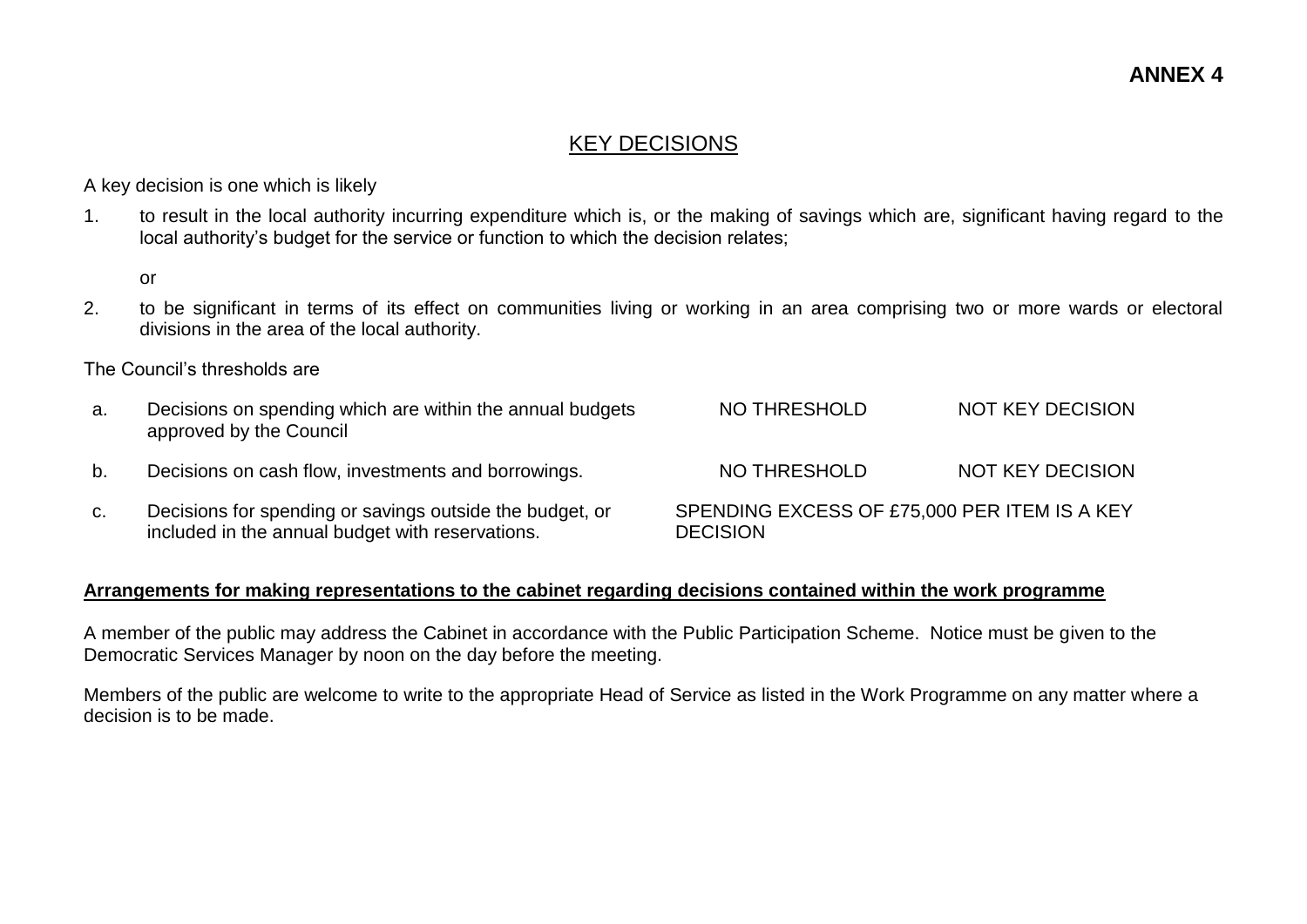## **ANNEX 4**

| Date of<br>Decision       | Item                                                     | Key<br>Decision | Decision<br>maker | May include<br>information<br>which is not<br>to be made<br>public* | Documents to be<br>submitted for<br>consideration                                                                  | <b>Head of Service</b>                                           | Notice of<br>proposed<br>decision first<br>published |
|---------------------------|----------------------------------------------------------|-----------------|-------------------|---------------------------------------------------------------------|--------------------------------------------------------------------------------------------------------------------|------------------------------------------------------------------|------------------------------------------------------|
| 11 May<br>2022<br>Andover | <b>New Forest Partnership</b><br>Plan                    | <b>No</b>       | Cabinet           | Open                                                                | Report of the Planning<br>Portfolio Holder                                                                         | Head of<br><b>Planning Policy</b><br>and Economic<br>Development | 26 Jan 2021                                          |
| 11 May<br>2022<br>Romsey  | <b>Annual Governance</b><br><b>Statement</b>             | <b>No</b>       | Council           | Open                                                                | Report of the Finance<br>and Resources<br>Portfolio Holder                                                         | Head of<br>Finance and<br><b>Revenues</b>                        | 17 Nov<br>2021                                       |
| 11 May<br>2022<br>Andover | <b>Housing Strategy Annual</b><br><b>Progress Report</b> | <b>No</b>       | Council           | Open                                                                | Report of the Housing<br>and Environmental<br>Health (including<br>Diversity and<br>Inclusion) Portfolio<br>Holder | Head of<br>Housing and<br>Environmental<br>Health                | 17 Nov<br>2021                                       |
| 11 May<br>2022<br>Andover | <b>Draft Calendar of Meetings</b>                        | <b>No</b>       | Council           | Open                                                                | Report of the<br>Democracy and<br>Governance Portfolio<br>Holder                                                   | <b>Head of Legal</b><br>and Democratic                           | 17 Nov<br>2021                                       |
| 11 May<br>2022<br>Andover | <b>Estates Property Matters</b>                          | Yes             | Cabinet           | Fully exempt                                                        | Report of the Finance<br>and Resources<br>Portfolio Holder                                                         | Head of<br>Finance and<br><b>Revenues</b>                        | 22 Mar 2022                                          |
| 22 Jun<br>2022<br>Andover | <b>Project Enterprise Outturn</b><br>Report              | <b>No</b>       | Cabinet           | Open                                                                | Report of the Finance<br>and Resources<br>Portfolio Holder                                                         | Head of<br>Finance and<br>Revenues                               | 17 Nov<br>2021                                       |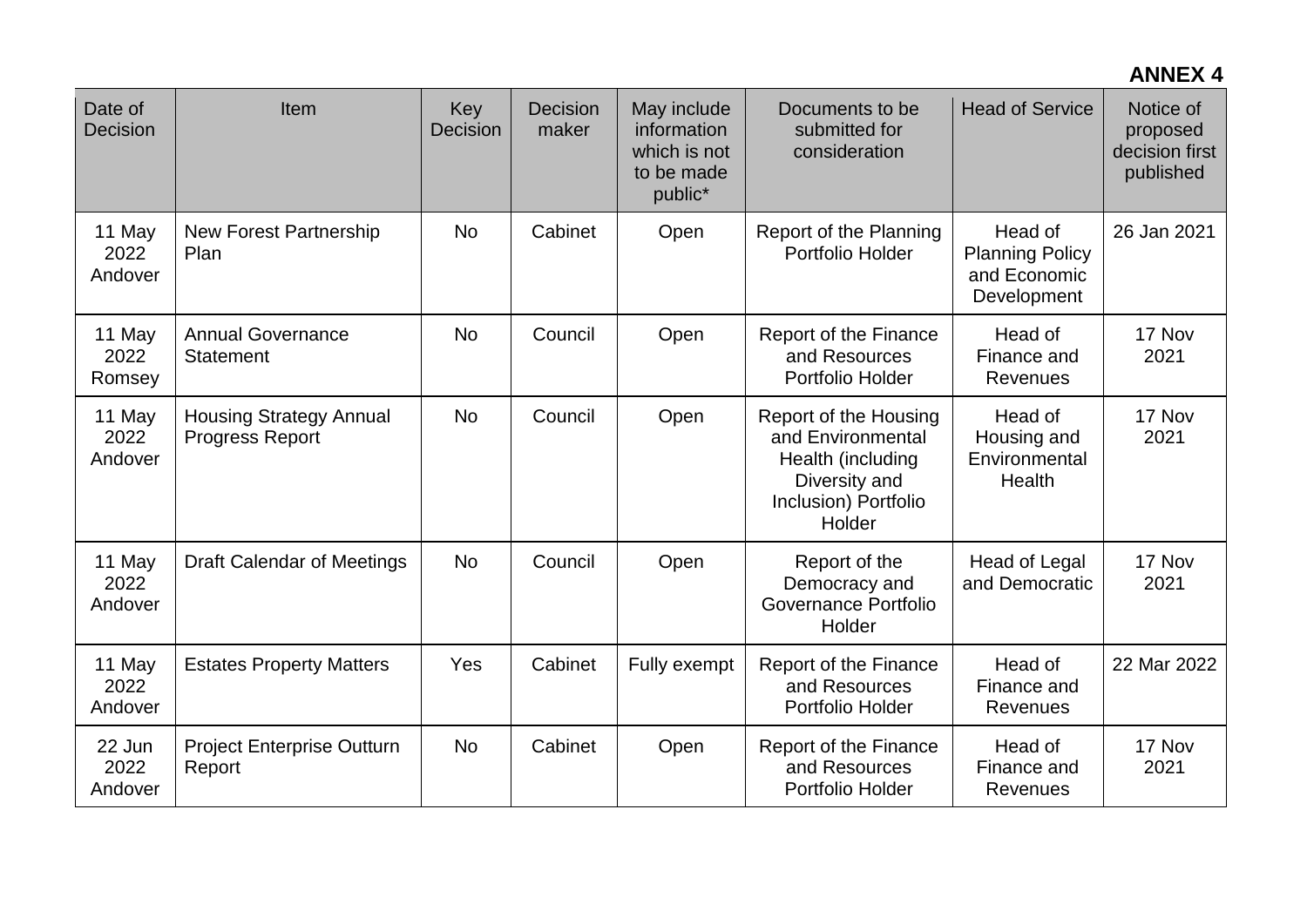# **ANNEX 4**

| 22 Jun<br>2022<br>Andover | <b>Treasury Management</b><br>Review                          | <b>No</b> | Cabinet | Open         | Report of the Finance<br>and Resources<br>Portfolio Holder                              | Head of<br>Finance and<br><b>Revenues</b>                                              | 17 Nov<br>2021 |
|---------------------------|---------------------------------------------------------------|-----------|---------|--------------|-----------------------------------------------------------------------------------------|----------------------------------------------------------------------------------------|----------------|
| 22 Jun<br>2022<br>Andover | <b>Asset Management Outturn</b>                               | <b>No</b> | Cabinet | Open         | Report of the Finance<br>and Resources<br>Portfolio Holder                              | Head of<br>Finance and<br><b>Revenues</b>                                              | 17 Nov<br>2021 |
| 22 Jun<br>2022<br>Andover | <b>Capital Outturn</b>                                        | <b>No</b> | Cabinet | Open         | Report of the Finance<br>and Resources<br>Portfolio Holder                              | Head of<br>Finance and<br><b>Revenues</b>                                              | 17 Nov<br>2021 |
| 22 Jun<br>2022<br>Andover | <b>Revenue Outturn</b>                                        | <b>No</b> | Cabinet | Open         | Report of the Finance<br>and Resources<br>Portfolio Holder                              | Head of<br>Finance and<br><b>Revenues</b>                                              | 17 Nov<br>2021 |
| 22 Jun<br>2022<br>Romsey  | <b>Member Champions</b>                                       | Yes       | Cabinet | Open         | Report of the Leader                                                                    | <b>Chief Executive</b>                                                                 | 17 Nov<br>2021 |
| 22 Jun<br>2022<br>Romsey  | Endorsement of the<br><b>Romsey Future Vision</b><br>Document | <b>No</b> | Cabinet | Open         | Report of the Strategic<br>Regeneration and<br>Partnerships (South)<br>Portfolio Holder | Head of<br>Strategy and<br>Innovation                                                  | 5 Apr 2022     |
| 22 Jun<br>2022<br>Romsey  | <b>Valley Housing Outturn</b><br>Report                       | <b>No</b> | Cabinet | Fully exempt | Report of the Finance<br>and Resources<br>Portfolio Holder                              | Head of<br>Community and<br>Leisure, Head<br>of Housing and<br>Environmental<br>Health | 7 Dec 2021     |
| 14 Sep<br>2022<br>Andover | <b>Corporate Financial</b><br>Monitoring (4 months)           | <b>No</b> | Cabinet | Open         | Report of the Finance<br>and Resources<br>Portfolio Holder                              | Head of<br>Finance and<br>Revenues                                                     | 18 Feb 2022    |